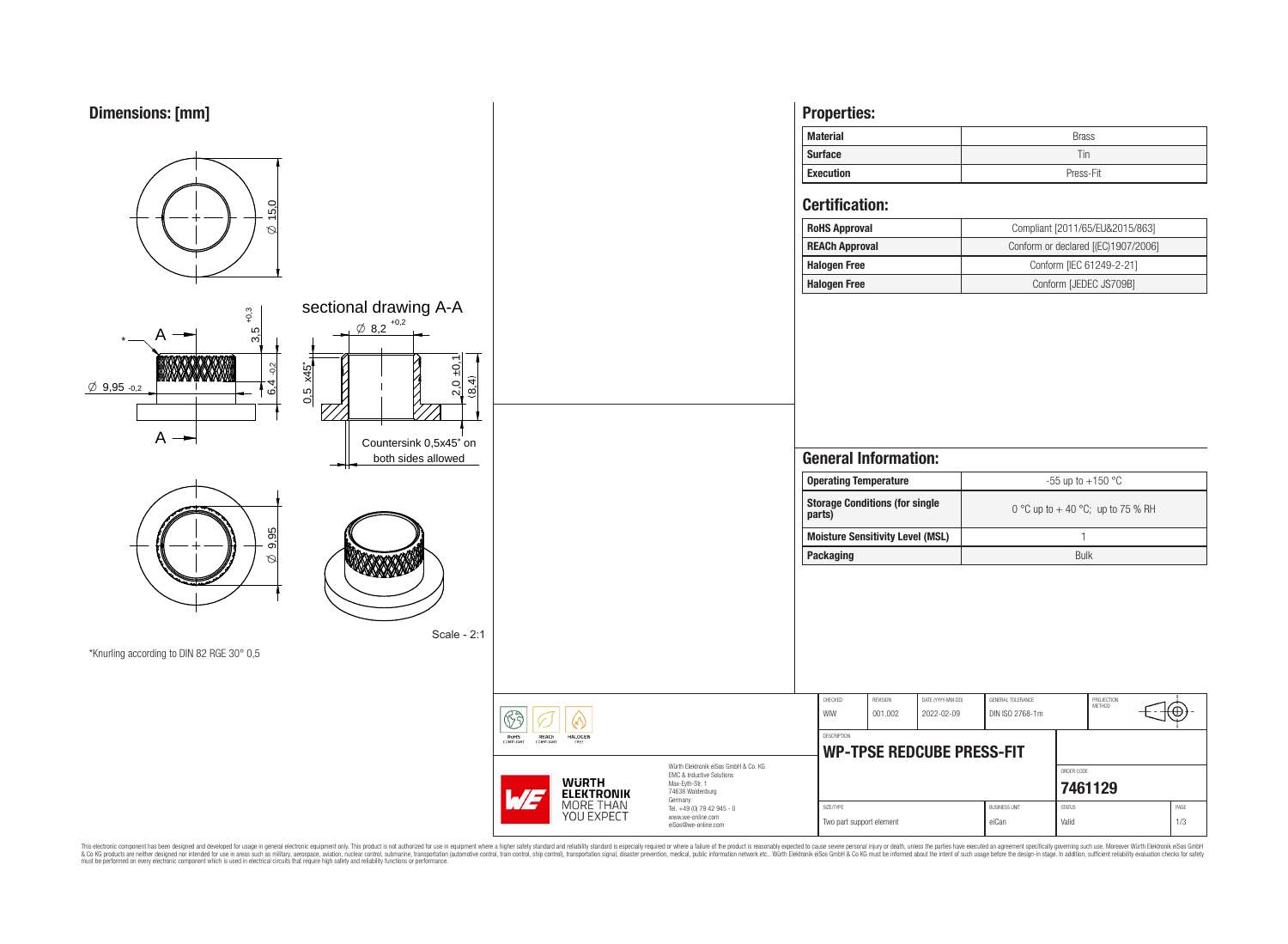# **Cautions and Warnings:**

# **The following conditions apply to all goods within the product series of REDCUBE Press-Fit of Würth Elektronik eiSos GmbH & Co. KG:**

### **General:**

- This electromechanical component was designed and manufactured for use in general electronic equipment.
- Würth Elektronik must be asked for written approval (following the PPAP procedure) before incorporating the components into any equipment in fields such as military, aerospace, aviation, nuclear control, submarine, transportation (automotive control, train control, ship control), transportation signal, disaster prevention, medical, public information network, etc. where higher safety and reliability are especially required and/or if there is the possibility of direct damage or human injury.
- Electromechanical components that will be used in safety-critical or high-reliability applications, should be pre-evaluated by the customer.
- The component is designed and manufactured to be used within the datasheet specified values. If the usage and operation conditions specified in the datasheet are not met, the component may be damaged or dissolved.
- Do not drop or impact the components, the component may be damaged.
- The responsibility for the applicability of the customer specific products and use in a particular customer design is always within the authority of the customer.
- Würth Elektronik products are qualified according to international standards. Würth Elektronik does not warrant any customer qualified product characteristics beyond Würth Elektroniks' specifications, for its validity and sustainability over time.

### **Product Specific:**

### **Press-Fit Technology:**

Follow all instructions in the datasheet, especially:

- Drill-hole specifications.
- Wave and reflow soldering is not applicable.
- During press-fit process, PCB should be supported by matrix against bending.
- Chip formation due to material displacement is permitted.

### **Storage Conditions:**

- Products shall be used within the period of 12 months based on the day of shipment.
- Do not expose the components to direct sunlight.
- The storage conditions in the original packaging are defined according to DIN EN 61760-2.
- The storage conditions stated in the original packaging apply to the storage time and not to the transportation time of the components.

#### **Packaging:**

• The packaging specifications apply only to purchase orders comprising whole packaging units. If the ordered quantity exceeds or is lower than the specified packaging unit, packaging in accordance with the packaging specifications cannot be ensured.

### **Handling:**

- The maximum permissible torques must be complied with to prevent mechanical destruction. REDCUBE Press-Fit right angled versions have to be fixed and hold in position when the screw is tightened. Otherwise the PCB can be damaged.
- Blind hole thread: the dimension of the thread length in the drawing (page 1) defines the minimum screw-in depth of a screw.
- External thread: the dimension of the shaft length in the drawing (page 1) includes the thread run-out. The usable thread length is defined by DIN 76-1:2016-08 (Table 1, a1).

These cautions and warnings comply with the state of the scientific and technical knowledge and are believed to be accurate and reliable. However, no responsibility is assumed for inaccuracies or incompleteness.

| ଟ୍ଟି<br>RoHS<br><b>REACh</b><br><b>HALOGEN</b><br>COMPLIANT<br>ERFF<br>COMPLIANT |                                                                                                                     | CHECKED<br>WIW                                         | REVISION<br>001.002 | DATE (YYYY-MM-DD)<br>2022-02-09 | GENERAL TOLERANCE<br>DIN ISO 2768-1m |                        | PROJECTION<br><b>METHOD</b> |  | ι€Ψ         |
|----------------------------------------------------------------------------------|---------------------------------------------------------------------------------------------------------------------|--------------------------------------------------------|---------------------|---------------------------------|--------------------------------------|------------------------|-----------------------------|--|-------------|
|                                                                                  |                                                                                                                     | <b>DESCRIPTION</b><br><b>WP-TPSE REDCUBE PRESS-FIT</b> |                     |                                 |                                      |                        |                             |  |             |
| <b>WURTH</b><br>ATJ<br><b>ELEKTRONIK</b>                                         | Würth Elektronik eiSos GmbH & Co. KG<br>FMC & Inductive Solutions<br>Max-Eyth-Str. 1<br>74638 Waldenburg<br>Germany |                                                        |                     |                                 |                                      |                        | ORDER CODE<br>7461129       |  |             |
| MORE THAN<br>YOU EXPECT                                                          | Tel. +49 (0) 79 42 945 - 0<br>www.we-online.com<br>eiSos@we-online.com                                              | SIZE/TYPE<br>Two part support element                  |                     |                                 | <b>BUSINESS UNIT</b><br>eiCan        | <b>STATUS</b><br>Valid |                             |  | PAGE<br>2/3 |

This electronic component has been designed and developed for usage in general electronic equipment only. This product is not authorized for use in equipment where a higher safety standard and reliability standard si espec & Ook product a label and the membed of the seasuch as marked and as which such a membed and the such assume that income in the seasuch and the simulation and the such assume that include to the such a membed and the such